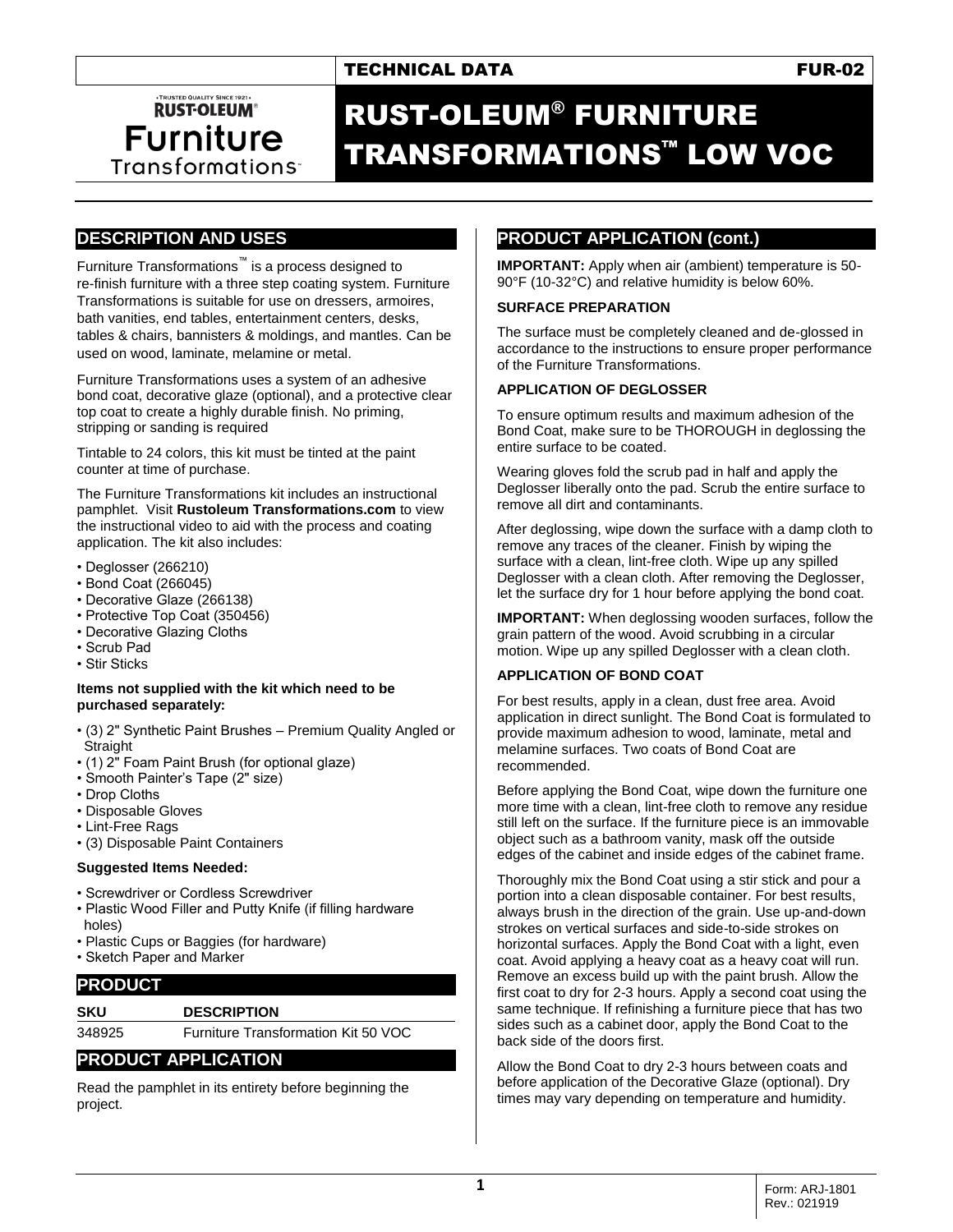# TECHNICAL DATA **FUR-02**

·TRUSTED QUALITY SINCE 1921 **RUST-OLEUM® Furniture** Transformations<sup>-</sup>

# RUST-OLEUM® FURNITURE TRANSFORMATIONS™ LOW VOC

# **PRODUCT APPLICATION (cont.)**

### **APPLICATION OF DECORATIVE GLAZE** (optional)

The Decorative Glaze enhances the look by accenting the Bond Coat color. Thoroughly mix the Decorative Glaze using a stir stick. Pour a portion into a clean, disposable container. Apply the Decorative Glaze with the Glaze Cloth to the surface. Be sure to work in manageable sections. Gather two pieces of Decorative Glaze into a ball and wipe the surface in the direction of the grain to remove the glaze to your desired look. Light pressure will leave more Decorative Glaze whereas more pressure will remove more Decorative Glaze. For best results, rotate and re-fold the cloth often. If dissatisfied, while wet, wipe completely clean with a damp cloth and repeat the glazing process. Allow the Decorative Glaze to dry for a minimum of 8 hours before applying the Protective Top Coat.

# **PRODUCT APPLICATION (cont.)**

#### **APPLICATION OF THE TOPCOAT**

The topcoat is formulated with self cross-linking technology that provides superior stain and scratch resistance.

Thoroughly mix the Protective Topcoat with the stir stick. Using a 2" synthetic brush, apply an even layer of the Protective Topcoat to the entire surface. Following the same procedure when applying the Bond Coat, use up-and-down strokes for vertical surfaces and side-to-side strokes for horizontal surfaces. Be sure to work in the direction of the grain.

**IMPORTANT:** The Protective Top Coat dries quickly. For best results, avoid re-brushing previously coated areas that have started to dry.

Allow the Protective Topcoat to dry undisturbed for 12 hours. Keep windows closed, pets away and ceiling fans off. Avoid using cleaners on new surface for 7 days. After 7 days, the surface will be completely cured and ready for cleaning.

#### **CLEAN-UP**

Clean up equipment and tools with soap and water.